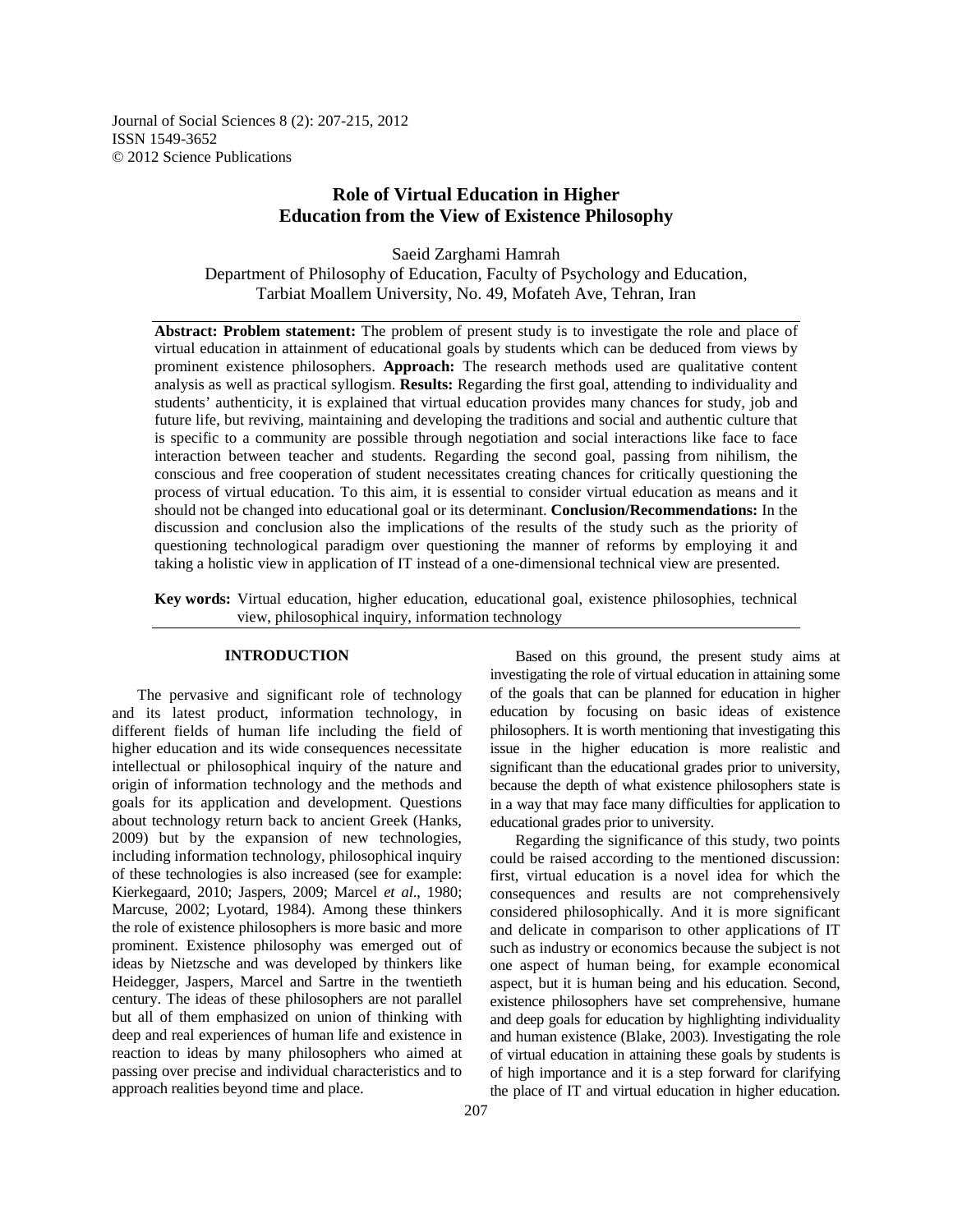The results of this study provide a theoretical framework to be applied by policy makers and curriculum developers in employing virtual education in universities according to philosophical foundations.

### **MATERIALS AND METHODS**

 In order to compare the views by existence philosophers with the aim of planning some educational goals for higher education, the contents of valid and relevant documents are analyzed qualitatively. Concerning the fact that there are various methods for qualitative content analysis (Given, 2008), the present study applies comparative analysis. As (Rihoux, 2006) believes, comparative analysis is a comparison between subjects, predicates, collections, individuals, groups or time periods which reveals the similarities and differences between them. The main part of constant comparative analysis is called "constant comparative analysis" and it is said that" ":"… It involves taking one entity or piece of data, such as a statement, an interview, or a theme and comparing it with others to identify similarities or differences. By isolating these aspects, it is then possible to develop a conceptual model of the possible relations between various entities "(Given, 2008, p. 100). In the present study, the concepts or predicates describing the views of existence philosophers about the nature of human and his life are compared by the method of constant comparative analysis in order to deduce some of the goals of higher education by using practical syllogism as one of the methods for philosophical inquiry (Edmund, 1991). At last, the role of virtual education in attaining these goals is investigated from a philosophical point of view.

**Existence philosophy:** From a long time ago some of the philosophers have tried to go beyond all of the trivial and individual characteristics and to reach the realities beyond the time and place and whatever that is temporary. From the 19th century on, some of the other philosophers have emphasized the link between thought on the one side and deep and real life experiences and human existence on the other side as a reaction to such process in the history of philosophical thoughts which they claimed to be far away from human's real existence and life. That is why they are called existence philosophers. As they believe the condition of every individual, concerning the circumstances that surrounds him, is unique. Every scientific or philosophical system that tries to understand the condition of human being cannot illuminate the individual condition in relation to his real life and help him in his self-fulfillment.

the Hegel's ideas, uses the word existence to describe the human's being. As he believes, human being existence is the total unity and the though, with all the importance, is only one of the human powers and is one of his dimensions. Therefore, if this dimension is separated from its roots, which is the existence, or in other words if the human existence is only limited to the thought his life will be devoid of passion. Jaspers (2003) considers Nietzsche, who is against Kierkegaard in some of the aspects, as similar to him because he also emphasizes the relationship between thought and human's real life. He writes about them: "Both questioned reason from the depths of Existent … [as they believe] but the thought of man must be the house in which he lives or it will become perverted (pp: 25-26). Marcel's criticism about some of the celebrated philosophers focusing on abstract concepts and their inattention to human existence and condition in real life is also in the same track (1985). Heidegger and Stambaugh (1996) describing the human's being refers to possibilities such as death, concern and anxiety which can provide a context for escaping the routines and ignorance. The authentic human is the one who bravely preserves concern and anxiety and looks at death as a possibility that demolishes all the other possibilities of life. As Sartre (2001) also holds, human's being is prior to his essence and since he is a free being for himself, he is able to create the values and these values build his essence.

For example, (Kierkegaard, 2010), as a reaction to

 Craig (2005) claims that there are wide differences among the ideas by the existence philosophers but all of them underline common points in explaining human existence; first, there is no predetermined goal or essence for human being and he determines his essence through his own behaviors. Second, human has free will and no social or biologic element can prevent from this freedom; rather he can control and apply these elements in his way to freedom and hence should accept the responsibilities for his actions. "Consciousness" about various possibilities in life and human freedom in choosing specific possibilities and rejecting others is actually "consciousness" about responsibility and hence is combined with panic, care and anxiety.

 As it is clear, there is a connection and coherence between the mentioned points in a way that they could be regarded in relation to each other and they could also be categorized. For example, the necessary condition for identification of human nature by himself is his freedom. Freedom could also provide a ground for human authenticity. In the following some educational goals are presented according to the common explanation of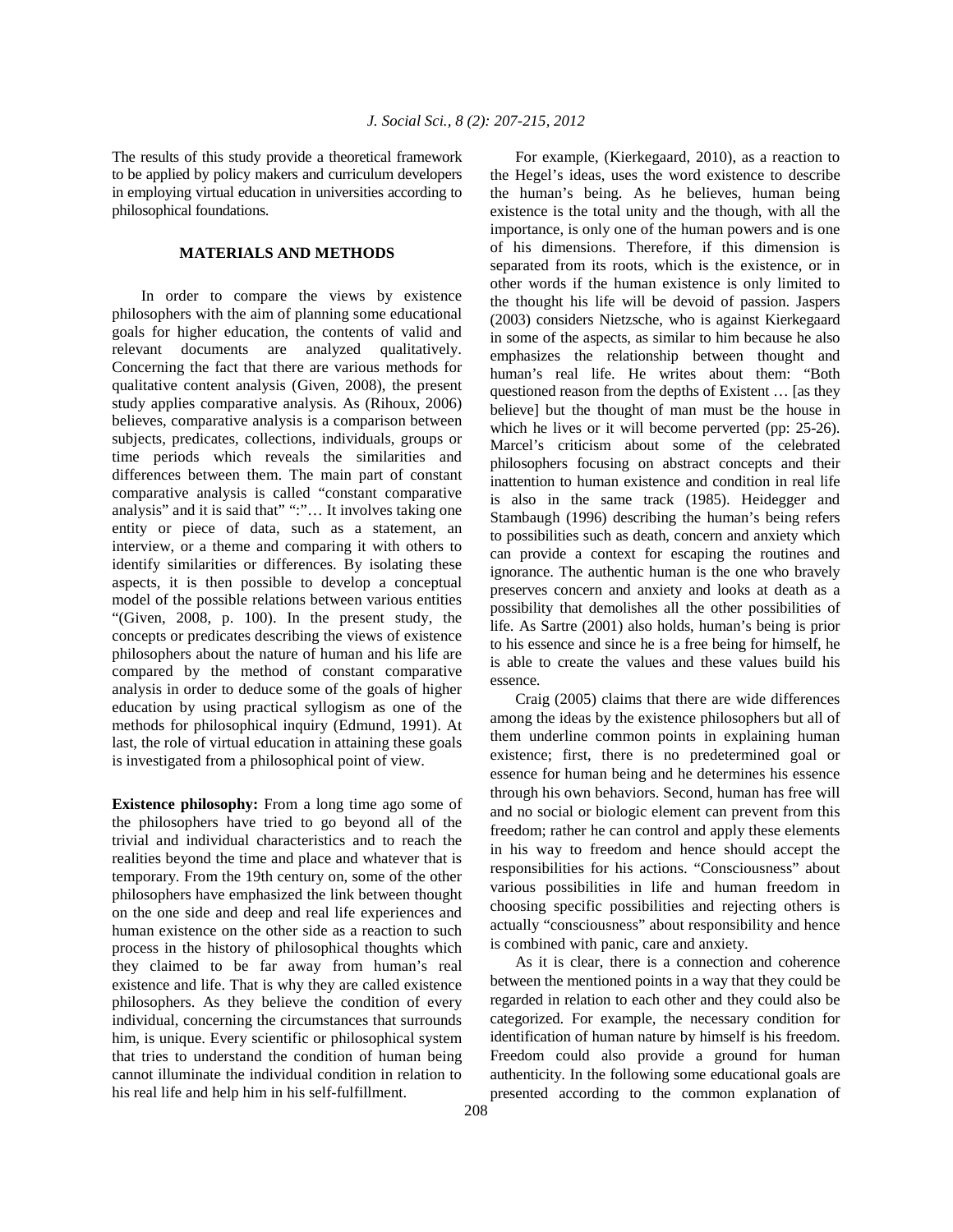existence philosophers for human and his place and the categorizations they offer. These attainable goals are inferred from the ideas of existence philosophers and in each specific case the role of virtual education is considered for the achievement of that goal.

**First goal: Emphasis on individuality and authenticity:** Existence philosophers emphasize on individuality and authenticity and therefore they can be considered as one of the existential education goals. For example, Kierkegaard by reacting to this idea of Hegel that individual freedom is abstract, fake and unreal, argues that human's individual is superior to human's kind (Craig, 2005). In more simple words, talking about individual based on general characteristics of the group, society and human kind is neglecting exclusive characteristics of each human being. As he believes, human life is choosing; a choice which involves risk and since he is the result of these choices, he is the creator of himself. As (Nietzsche *et al*., 2006), the life of authentic human has an internal power that is action not reaction; hence he can change the external conditions toward himself and apply them. Heidegger and Stambaugh (1996) also believes that natural characteristic of human existence or Dassin is to be with others, to resemble others and even to keep resembling them: At the first Dassin eats, wears, says, writes and behave just like other Caseins. The role of others in the life of Dassin can be in a way that nothing remains of him and his individual characteristics. On the other side, by the loss of Dassin in "others", they also disappear and what remain are routine, similarity and superficial and self-alienated or inauthentic people. But it is not so that he remains in this condition for ever. On the basis of this ground, Heidegger talks about other characteristics of Dassin like care, anxiety and death. In the condition of care and anxiety ordinary idea and behavior that are based on accepted preassumptions of all is not possible but his reaction, or in more precise words his action, would be unique and authentic. Thinking and care about the issue that he is a passer and goes to death is also a ground for releasing from routine and being oneself and becoming oneself. Sartre (1969) also talks about two kinds of being: "being in itself" and "being for itself", "being in itself" is just there and it is what is there. But "being for itself" that is human being is what is not but it wants to be. Human constructs his own nature and essence and is responsible for it and this responsibility along with its basis that is indefinite freedom is terrifying. As Sartre believes in order to release from the panic caused by freedom and responsibility human being deceives him. For example, he refuses his freedom and responsibility

and attributes the way that chooses for his life to the fate. Jaspers (1989) also believes that the result of proceeding science is knowledge and the result of proceeding philosophy is awareness. This awareness is a beginning for taking advantage of freedom, being oneself and becoming oneself. He adds that although human is constantly in conditions that are not selected by himself, but he can accept them and use them in the way to constructing himself and by doing this he can transcend them. In his beliefs (Craig, 2005) becoming oneself and transcendence is possible in two states of "existential communication" and experiencing "boundary situations". Now the role and place of virtual education can be considered in relation to such states.

**Focusing on student as a beneficent society member and the role of virtual education:** The existence philosophers believe interpretation of what has happened in the past could affect our lives. What is called history by Heidegger and Stambaugh (1996) is also a set of historical factors and conditions that allow our present understanding. In the same line, following the ideas by Kierkegaard, Jaspers (1989) distinguishes between community and society. Community is an institution that is formed and developed as a result of historical evolution and it has unique traditions and past; in fact it is unique and different from other communities since it constantly depends on its past and is aware of it. Society, which could be created by plan, has no past and it is not unique and historical since it could be planned and built the same way as the other societies. But it seems that every society that takes historical reality is a community due to having historical background. At this point the determining factor would be the strength and weakness of the foundations. Therefore, if a community is more dependent on and aware of its past it is more fundamental. Regarding the same point, Jaspers claims that the dominant conditions in each community throughout the history as well as the evolutions, which could be called as historical soul of society, is unique and specific to that community. Jaspers believes that historical soul is represented in the personalities and behaviors of the community members. Accordingly, one of the goals of education should be arousing and preserving historical soul in the students through cooperation in daily life, experiencing the speaking codes and personal interactions such as interacting with the university teacher (ibid.). In the same vein, with reference to the ideas of Kierkegaard, Jaspers (Hamrah and Behrangi, 2010) indicates that "educating learners as beneficial community member" on the one side, means preparing them for job, work and future life and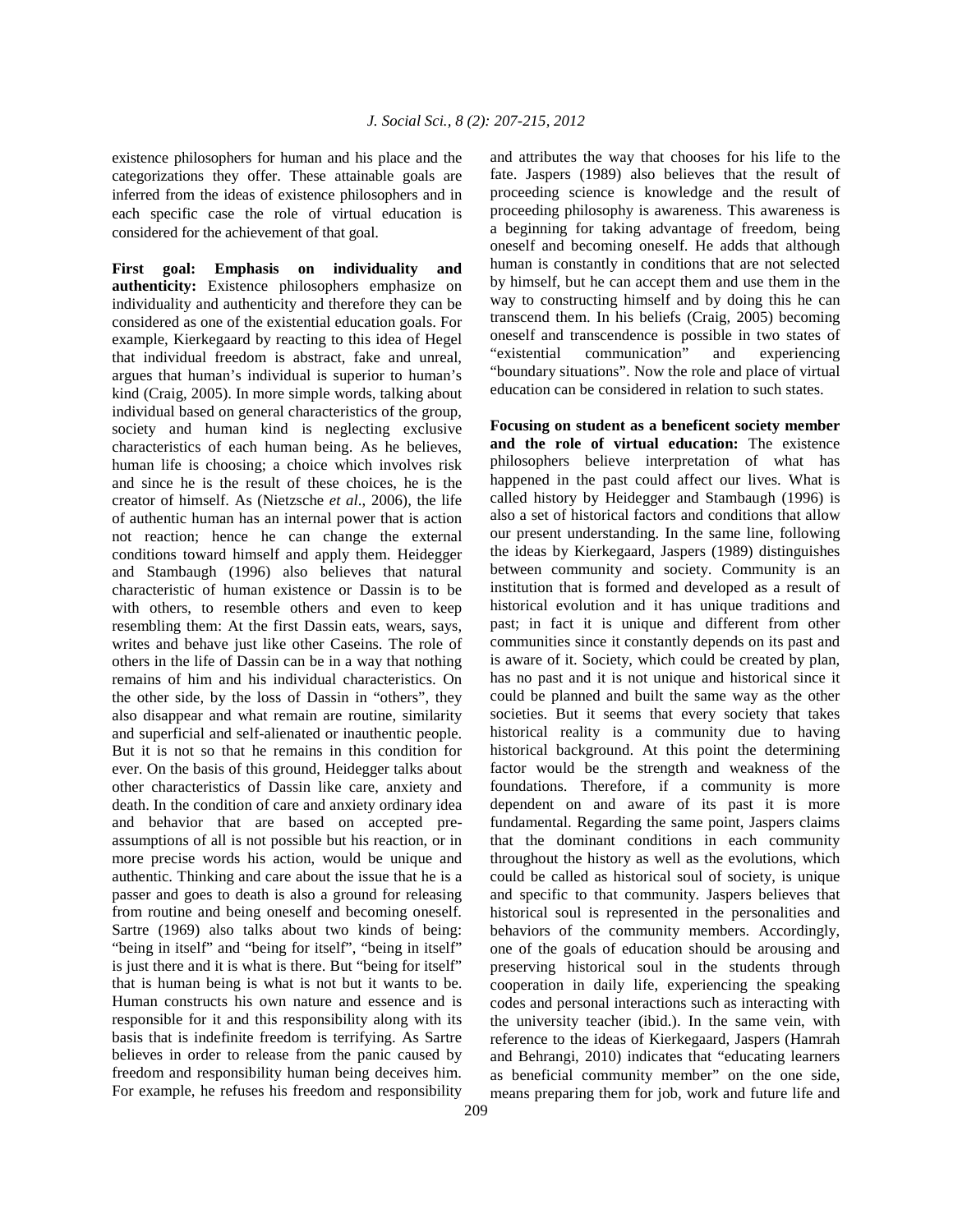this aspect can be planned precisely and attain the mentioned goal by systematic and stepwise implementation. On the other side, it means reviving, maintaining and developing the traditions and society's historical soul through ways like cooperation in daily life, experiencing how the people of that society talk and personal and social interactions like interacting with teacher's personality that Jaspers calls "existential communication" (Craig, 2005) and claims that being oneself and becoming oneself is possible only through such communication. Furthermore, in such communication that is cooperation and personal and social interaction, individuals become aware of their society's past and would be connected to it.

 Concerning the first aspect that is preparing students for job, work and future life, virtual education has provided many chances: virtual education brings positive and significant results for students in academic and professional fields. Now, on the one hand, the fast and wide availability of information has decreased student's needs for information and, on the other hand, it saves the time for obtaining information. This technology facilitates the process of education and also can be in service of novel educational ideas as a useful instrument. For example, we can mention access to huge bulk of information, multimedia design for education and virtual education. By using this technology educational software's can be offered that are designed based on novel educational ideas like cooperative learning, learning in action, learning through playing and learning beyond the university. But, along with these results, virtual education has changed the life pattern of teachers and students. For example, in order to satisfy their informational and even social needs they resort to virtual communications like chat and email (Laurie, 1997). The expansion of this flow and omitting the personal interaction between teacher and students is considered a challenge for the second aspect that is reviving, maintaining and developing society's historical soul in the students.

for further clarification it could be said that each society maintains its own specific history and culture which could be represented in the personality of teacher. The historical soul, which is revealed through teacher's personality in his/her interaction and communication with students, could be grasped and felt by the students. In this way, personal and face to face interaction takes a significant role in education from the viewpoint of existence philosophers. This type of interaction is considered as one of the conditions for arousing and developing historical soul in learners. But is not the only condition, so the important issue is the contexts that could lead to other essential actions and activities

for the mentioned goal. Virtual education is criticized because it does not establish a context for such an interaction. It does not mean that face to face interaction is the only necessary condition for arousing historical soul in learners. This point necessitates further investigation and discussion. Pagani (2005) emphasizes the necessity of face in interface. As he believes, beyond biological functions (seeing, hearing, smelling and tasting), the face creates a set of signs such as the general facial structures and expressions, wrinkles, crying and flushing that are necessary in human interactions in social life. Taking another step, (Pagani, 2005) claim that bodily presence, including body states like touching, smelling and tasting, assume some role in social communications of human beings, so face to face interaction creates a rich and essential context for social communications and attachments among the human beings.

 Virtual communication lacks some of the abovementioned aspects that are characteristics of face to face interaction. This is the reason (Prosser and Ward, 2000) believe that virtual communication is artificial and disembodied and hence shallow and irresponsible which contradicts a passionate and deep communication. On the other hand, they take virtual communication as a comfortable and unbounded one which is the reason for increasing attraction and pervasiveness toward this type of communication among students and teachers.

**Emphasizing individuality and authenticity of students and the role of virtual education:** Existence education requires the teacher to consider each student individually and develop him/her to be authentic. From an existence point of view, authentic students select their own selves and lives in coordination with the values they had adapted; establish an endless relationship with them; appreciate life with passion; recognize the significance of silence and loneliness; and bravely accept that the only absolute thing in the future is death. They know that reason is not a proper logic for behaving in certain ways and this is not what their nature strives for. In fact they are their own previous imaginations about themselves and the present behaviors. In such conditions they face contradictory possibilities and therefore, as Heidegger and Stambaugh (1996) states, they experience "unheimlich" and the reaction to these conditions is anxiety. An authentic student is someone who maintains the anxiety instead of escaping from it, for which one of the representations is following and acting the same as others. With anxiety one could not decide ordinarily and without any reflection. This anxiety changes the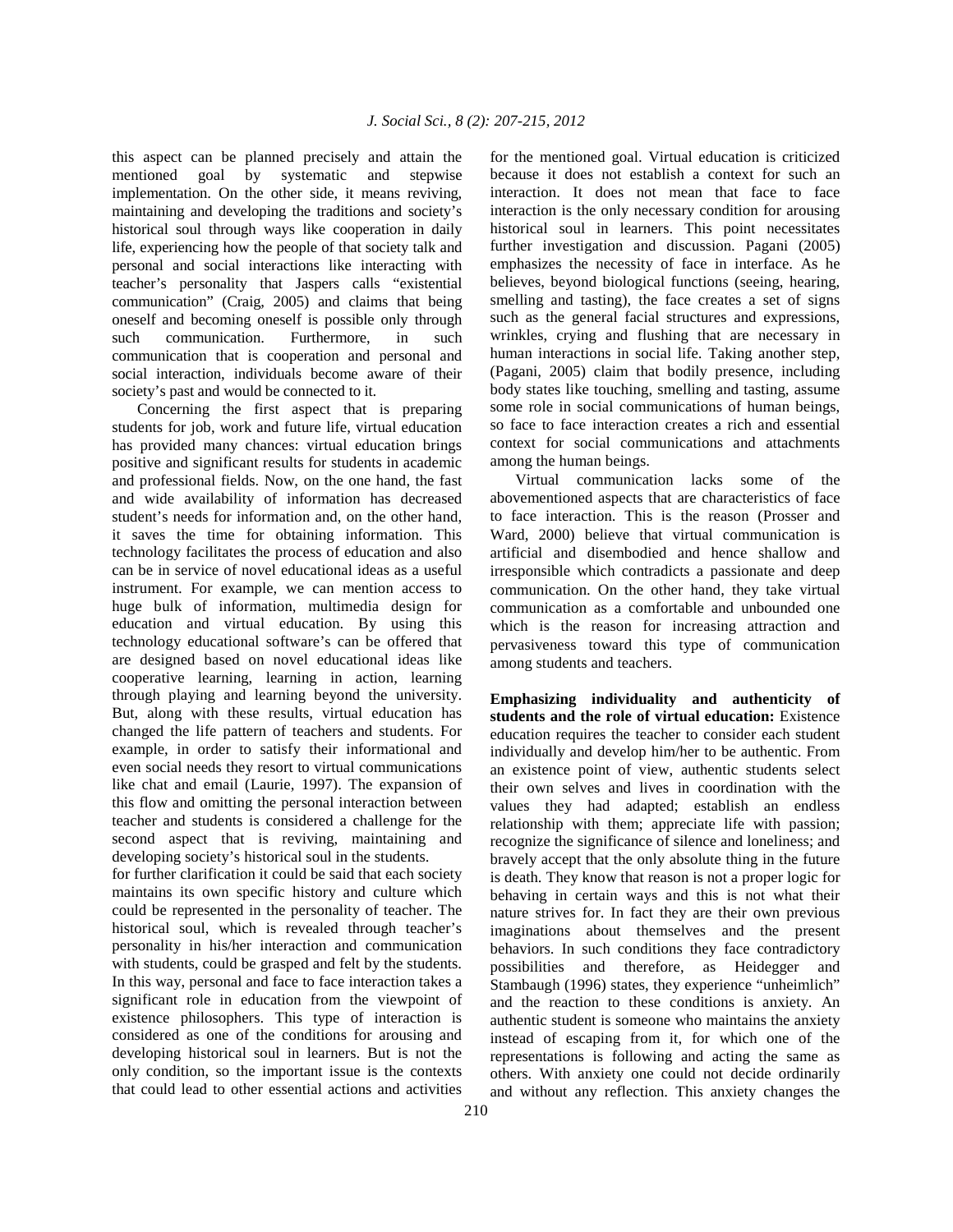manner of doing things. It means that learners would no more abandon a goal or plan due to lack of meaning appreciated by public and their answers are unique.

 Nevertheless in technological system of virtual education each students is exposed to a mass of information the same as other students. According to the information that are provided for student, they similarly think and produce science by using the novel scientific principles present this to other people as a information. This type of thinking is scientific and general and includes overall validity. In contrary, (Jaspers, 1989) maintains that "becoming self" and "finding self" require a type of thinking which does not take public, scientific and generally valid meaning (p. 233). As it was mentioned, "becoming self" and "finding self" are achieved in border situations; border situations are the experience of war, failure, guilt, suffering, love and a sense of God presence that individual faces in the apex of happiness or in the depth of sorrow, grief, or failure. Jaspers argues only in border situations human being understands who he really is (ibid., p. 229). The mentioned experiences are, on the one side, subjective and unique to each individual and, on the other, are bodily experiences directly or indirectly. If we consider the technological era as the post-biologic era and maintain virtual education without bodily presence, the role of experiences such as war, failure, suffering and even love fade away as biological and bodily experiences in the process of education. In this manner the necessary backgrounds for "finding self" and "becoming self" are reduced.

 Another point could also be raised on the issue of individuality and the role of virtual education. (Cheserbo, 1999) proposes that each learner creates his/her own specific communicational system in the virtual environment. He argues that searching the Internet by learners is not done with the same goal and therefore the knowledge foundations of such system are unique to each learner. Ladriere (1998) refers to separation of learners as one of the consequences of IT. This separation gives learners that chance for silence and facing their selves. In contrast, (Murphy and Pardeck 1985) call the communication through technology as homological discourse (p, 102). Inspired by Habermas, they hold that homological discourse results from common mentality about a specific meaning. That is the message sender and receiver, each with their own unique nature, is already equipped with the same program. This type of discourse is followed according to universal, non-historical, logical and lingual principles. They believe that technological education is an outstanding example of homological

discourse and the information is provided by an agent that is programmed based on universal, non-historical, logical and non-interpretive principles. As a result, all learners receive the information in the same format.

**Second goal: passing nihilism:** Nietzsche stars by criticizing his contemporary cultural condition. As he believes (2006), higher human values such as truth and honesty that were first gifted by Zoroaster to human kind are discredited now and instead of them inability, pathos, hypocrisy and degrading are considered as values. Nietzsche calls this inversion of values or, in other words, discrediting the highest previous values as nihilism. He believes that the way to escape this condition is not returning to the previous values but creating novel values. In this way he thinks that it is good to consider nihilism as one stage to be passed.

 Describing his contemporary cultural condition, Kierkegaard indicates to other characteristics like superficiality, abstract thinking and lifeless, being stranger to loneliness, lowering love to lust and domination of universal beliefs from other point of view. He believes that media have played a considerable role in the formation and development of these characteristics as well as dis-commitment of human beings. Regarding the same point he writes: "nowadays, everyone knows everything, but no one is committed to anything" (Prosser and Ward, 2000). In such conditions Kierkegaard thinks that his prophecy is elucidation and calling everyone to freedom and leaving this condition.

 Marcel (Marcel *et al*., 1984) also believes that the characteristic of the present era is viewing anything, including human being, from the window of utility and he introduces this condition as the consequence of new technology development as well as disappearance of individual existence. He tries to take a step in awakening and escaping from this condition by describing and elucidating the present condition of human being. Heidegger and Stambaugh (1996) also thinks that human being has reached a technological understanding of being in the modern era. He (2010) considers the expansion process of new technology the same as the process of production, storage and expansion of energy that takes functionality and advantage as the only evaluative criteria. He states invasion to the nature as one of the tacit consequences of such process. As Heidegger believes, the essence of new technology is not neutral. He takes the German word "Gestell", meaning frame and case as the essence of new technology and believes that the essence of new technology is "framing" and "shaping" which encompasses objects as well as human beings. To further illuminate this idea, he describes the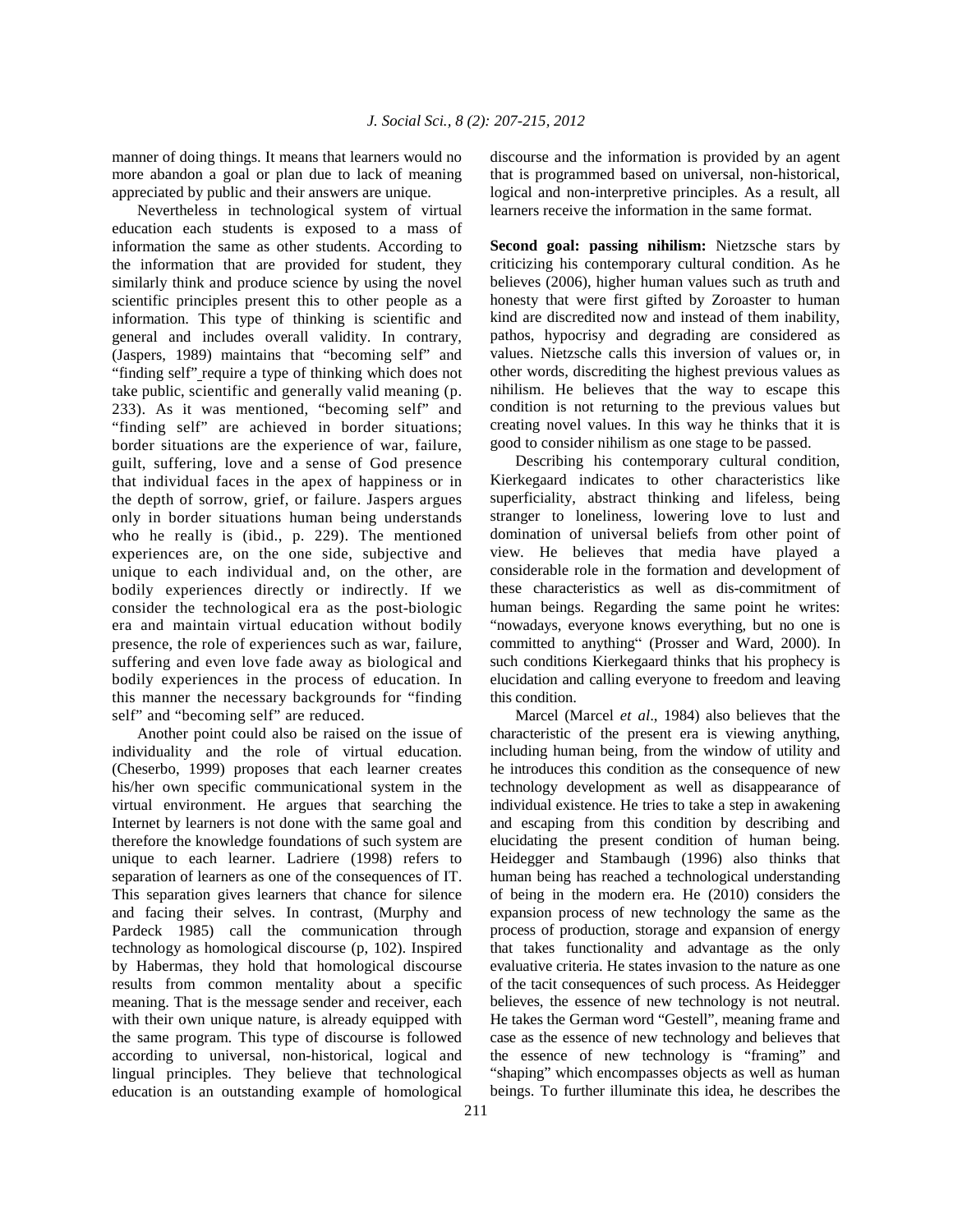technology and industry of and and news and publication. After cutting the trees and changing them to and this technology finally produces news ands which frame public thoughts and shape it.

 It seems that Heidegger is inspired by Kierkegaard in his criticism of public opinions by the press. Kierkegaard (Prosser and Ward, 2000) maintains that information technology and communication in  $19<sup>th</sup>$  century in west increasingly supplied the information and offer any type of information to anybody. In this manner it eliminated meaningful differences among various issues and as a result the mass got interested in any issue and had no real and passionate commitment. Although the press expanded the superficial interests and relationships among the people, it decreased the traditional depth that used to be formed in communities on the basis of sympathy. Therefore, the present era is an era of separation and indifference.

 Dreyfus (2009) and Dreyfus and Spinosa (1997) following the ideas of Kierkegaard, concludes that nowadays information technology has functionality similar to media in nineteenth century. In this way it seems that if the goal in the process of virtual education is limited to production, storage and expansion of information and it only emphasizes on utility of information for resolving daily problems, welfare, joy and pastime, then student also would be a part of technological system and a means in the service of its expansion. Then the accuracy and inaccuracy of his behavior would be evaluated by criteria, including functionality, that are defined by this system.

 As examples from the present culture of students, their main concerns and their information consumption could be revealed according to evidence from the chats through the Internet and the text Messages (SMS) that are exchanged among them by cell phone or electronic mail. In such condition the students expect IT to offer peacefulness and further flexibility and functionality for relieving from daily concerns and tensions. He believes that this is our present condition since we want to spend our time in the most functional way by applying IT and the progress criterion in technological system is merely functionality. Functionality is the leading criterion in the field of science and technology. But, as it was discussed, many existence philosophers such as Kierkegaard, Nietzsche, Jaspers, Marcel and Buber believe that in the social field the ethical codes must be dominant. As a consequence of widespread acceptance of functionality as criterion and its penetration to social field, ethics would be suppressed as an aspect of life and there would be no difference including specific meaning or content.

 Based on such a ground, if one of the existential education goals is considered to be passing nihilism, it could be asked that: what can be done in order to escape this condition?

 It seems that the way to escape this condition is changing the view and rethinking about the present condition and the concepts like functionality, goal and life meaning and following that limiting the territory of legal function of information technology. Regarding this point as (Borgmann, 2000) believes, identifying the capacities and limitations of information technology can change it to a useful means for development of welfare and facilities and increasing the educational advantages: in the previous sections some of the capacities are mentioned. But, being aware of limitations of information technology and virtual education is also necessary. For example, Borgmann believes that information is not only technological and student should take advantage of other types of information that is natural (information that the learner interacts naturally and without the intervention of any artificial issue) and cultural (information that are in the form of maps, charts and cultural symbols) through bodily experience and direct involvement with nature and society. On the other hand he highlights that IT should serve education as a beneficial means and it should not be considered as an end. He believes that by regarding IT as means we could question the reason and necessity or why of applying IT for education rather than raising questions about the manner or method or how of application.

 Therefore, it seems that virtual education and the solutions for its expansion should not be taken as independent from education or as an educational goal. The first step is to define the goals and purposes of education and then the role of virtual education needs to be clarified in relation to those goals and purposes. By doing this, the selected educational goals would be the focus of attention through which the necessity and role of IT and the application methods could also be defined.

#### **RESULTS AND DISCUSSION**

 In the present and the virtual education is investigated with regard to two educational goals in higher education from the viewpoints of existence philosophers. Concerning the first goal, that is attending to students' individuality and authenticity, it was discussed that virtual education has created numerous chances for education, job and future life for the students; nevertheless, arousing and maintaining the original and historical traditions and culture specific to each community could be are possible through talking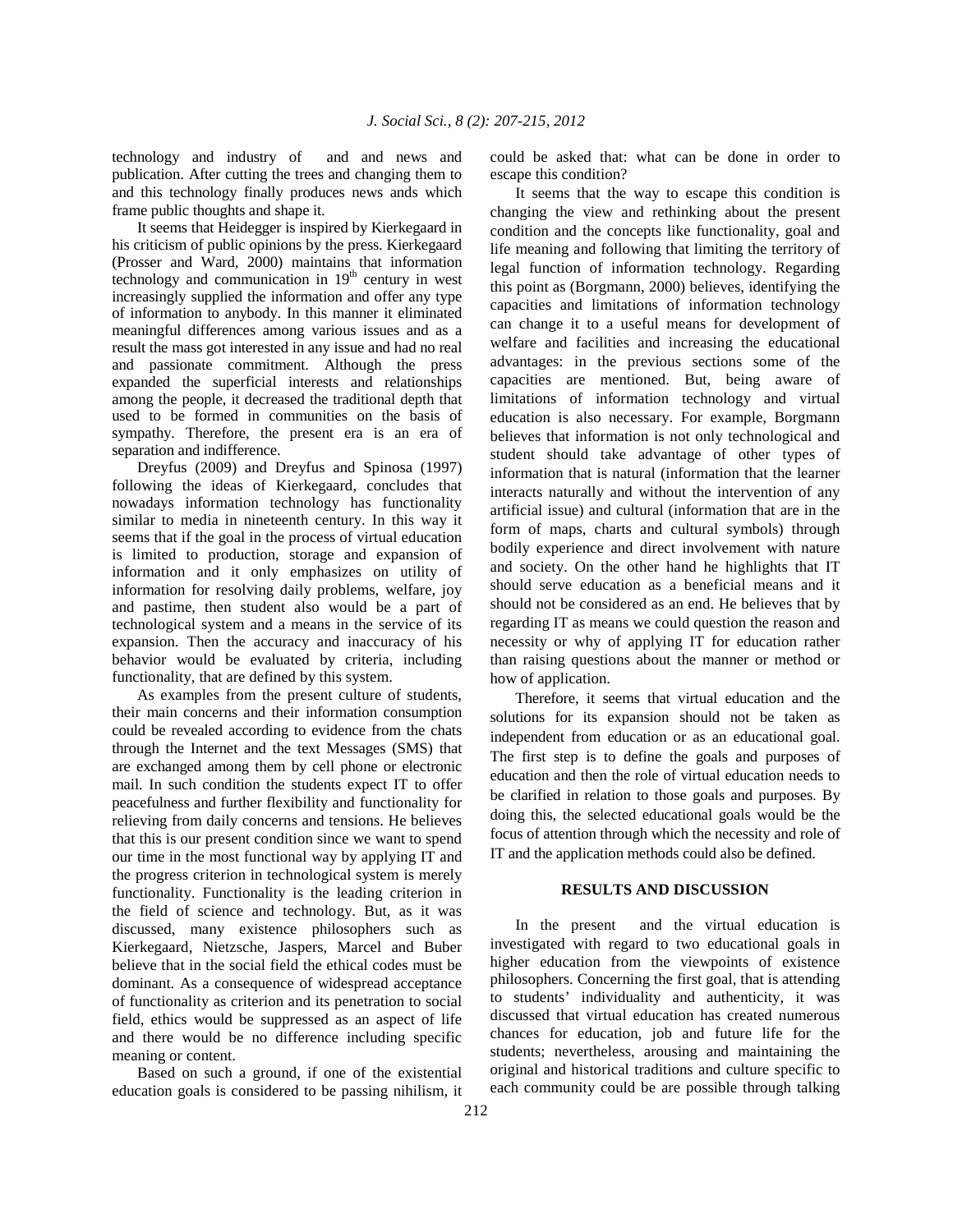and social communications such as face to face and personal interaction between students and teachers. Therefore, the teacher training system should develop teachers who are the representative of specific historical traditions and culture of their community and also offer opportunities for interaction with students in university and society in order to create a background for arousing and preserving the traditions in students. Jaspers argues that achievement of such goals is not possible by scientific planning since those phenomena could be planned scientifically which are publically acceptable or, in other words, objective and universal while tradition and original culture are exclusive, mental and local. Due to the fact that virtual education is from far away and lacks presence, it limits the interacting chances between students and teachers in the places such as classroom, university and even society. Consequently it reduces the chances for maintenance and development of historical soul in learners. The other important point to be raised is that such a goal could not be attained merely by planning scientific and public curricula in the process of virtual education and even personal and face to face education. Here the focus is not on the benefits of scientific planning rather it is the significance of face to face communication and its role in arousing and developing historical soul as a ground for students' authenticity. Subsequently, there would be opportunities for students, who are representatives of historical traditions and culture of their society, to attain authenticity.

 Regarding the second goal, that is passing freely from nihilism there are also some points to be mentioned. If the expansion of virtual education is introduced as the necessary condition for educational system progress and the role of students and their level of achievement is defined according to this criterion, then the educational system would limit learners' awareness and freedom to protecting technological educational system. In such conditions learners are expected to play their role, which is supporting technological educational system, in the best way. In this type of educational system, the behaviors that are in agreement with the criteria for expansion of technological educational system would be valued over the behaviors that represent individual and internal values of students. Therefore, the conscious and free cooperation on the side of students require chances for critically questioning the virtual education. To this aim, it is necessary to consider virtual education as educational means rather than an end or determining factor. Only in this condition, the goals that are selected for education could be judging and evaluating criteria for other selections and decision in the field of education. Educational goals create criteria that could

be applied in critically investigating the role and necessity of employing virtual education as well as the range and methods of applications. We should not be passively attracted to IT and the rationalism resulting from it because in these circumstances the students' cognition, behavior and learning would take a technological nature. In this way, the students' lives would be also technological and they should be obedient to the origin of novel social order, which is IT, since they merely supply the force for social order and are not capable of changing it. In other words, the students would be slaves to IT. Consequently, the interpretation and criticism of technology would not be possible in the field of education. It should be underlined that although IT is the result of human thinking that could provide learners with the information required for thinking, it is neither the thinking and knowledge nor the final means for knowledge evaluation. But it is another form of human action that could be criticized and challenged by him. The value and significance of thinking maintains its place with the introduction of IT to the field of education. This value might even be reinforced since the availability of a bulk of information through IT necessitates students to distinguish between supposed and real knowledge.

#### **CONCLUSION**

 The following practical applications and implications are suggested to experts and curriculum developers in higher education according to the results of the present study.

 The first necessity is the priority of questioning technological paradigm over questioning the manner of reforms by employing it. The majority of recommendations proposed for applying virtual education presuppose the acceptance of technology paradigm. It means that by accepting the capability of IT in improving the educational system they turn their attention to questioning the manner of application. These criticisms mainly deal with the undesirable consequences of IT and following that offering some solutions for overcoming them. In other words, these questions are from how type. But the more fundamental questions to be raised are of what and why type about IT. In this approach the goodness or badness of technological paradigm or its range of application are questioned. As an example of these types of questions we can mention "what is the role of virtual education in higher education?" In the answers to these categories of questions, such as the results of the present study, some necessities are indicated.

 As it was presented, the role of IT in education is facilitative rather than productive. In other words, IT plays no role in knowledge production and does not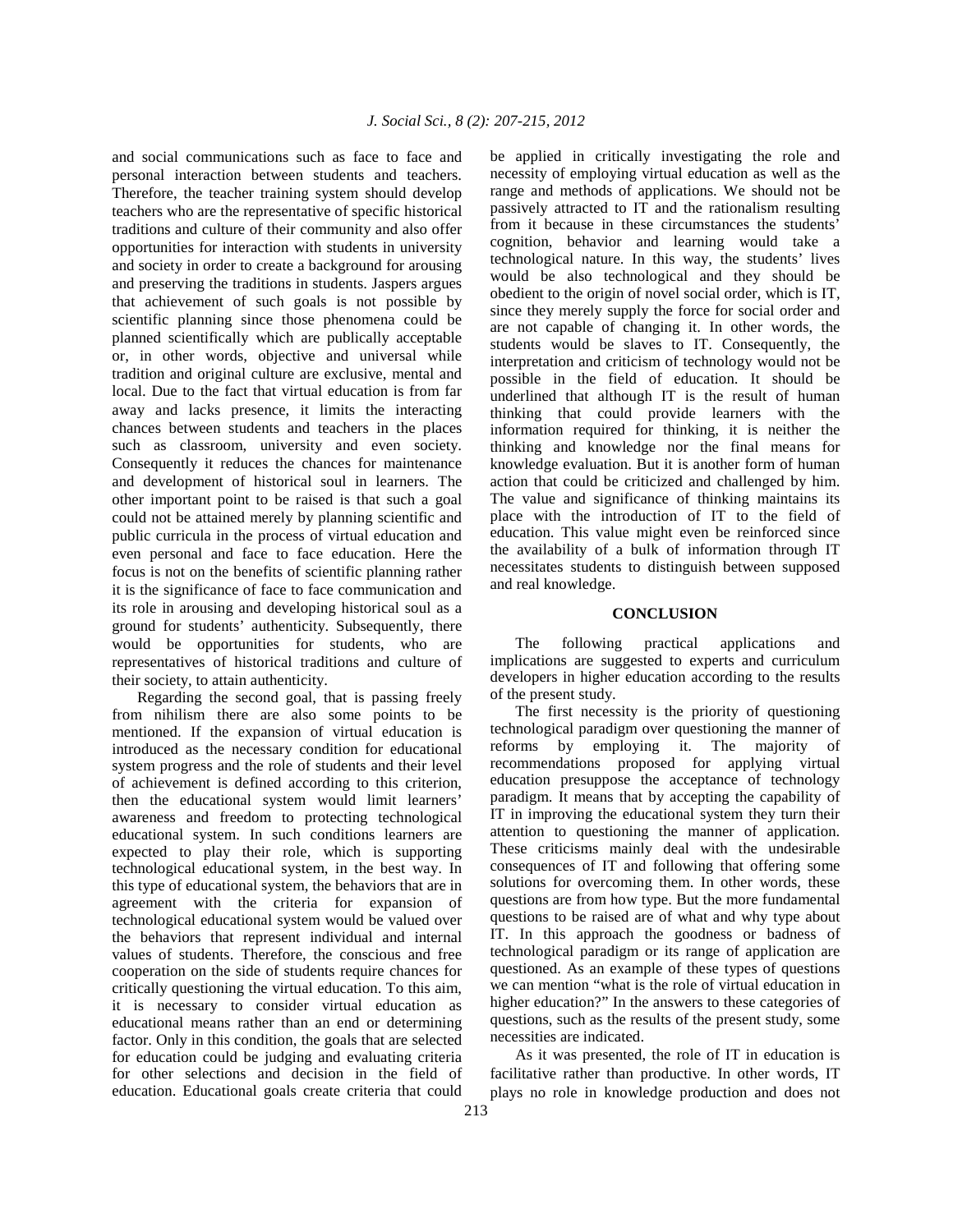determine its foundations such as principles, basics, content and goals. For example, when we talk about designing educational softwares according to the learning theory of Dialectic Constructivism, the foundation and basis are the linguistic theory by Vygotsky regarding the mental development and learning and this idea is supposed to be applied in education through technological means. Therefore, as far as the problems of education are related to foundations, IT could not offer solutions. If the higher educational system is confronted with foundational failures that has existed before the introduction of computer to the classroom or are not managed prior to the formation of virtual education and by the introduction of computer and the development of virtual education these problems would not be solved. One of the problems raised in this study is how to benefit the deep ideas of existence philosophers in higher education system. The goal of education goes beyond acquiring knowledge and expertise as well as cognitive and intellectual development and these are defined taking a deep view toward the nature and being of human kind.

 For further illumination of the discussion it could be added that IT is not a determining factor for educational goals. By this view, technological paradigm is reduced to educational means and is applied in expanding educational equipments and could not go beyond these borders. As far as the current and prevalent role of IT is accepted without any revision and we suppose that it establishes rich and endless opportunities for students' lives and we are fascinated by its numerous promises and hopes, we have overlooked the foundations for technological actions that are human nature and its representations such as thinking, feeling and the achievements throughout the history. As the result, those achievements which emerged throughout the history before novel technologies, including IT, are downgraded and might seem restrictive and dull. But through prioritizing the human nature and achievements through the history we are able to define the judging criterion for "IT paradigm as a means". For example, when the educational goal is sensational development of students it is essential for them to connect with the nature through their body, as the locus of emotional expression and the activities like jogging and playing in the nature are of high importance. In attaining such a goal, virtual education could not offer much help by its own. In such conditions the ideas such as Sparta education and the philosophical ideas of philosophers like Marcel who claims that "I am the body" (Schrag, 2003) and other existence philosophers could be helpful.

 It seems that by restraining the range of effects produces by IT and regarding it as one achievements the same as many other achievements of human culture and civilization, we are equipped by a novel cultural tool for our higher education.

 The final necessity is a taking a holistic view in application of IT instead of a one-dimensional technical view. In employing the IT in higher education we should take a holistic view. As it seems in some aspects of human life the main issue related to IT is the technical issue. For example, in the field of business and banking the main concern is further development of technical structures and full achievement of electronic business and banking. In the field of education the subject is human being with all of his natural dimensions and complexities. The expansion of IT should also be investigated and developed in line with these dimensions and complexities. The virtual education in higher education should not be taken as the basis for technical reforms but its relationships to educational goals should be revealed; the goals that are inferred from concepts such as life meaning, the nature of social interactions, ethical commitment and values.

 Following the discussion, the educational, ethical and social essentiality and consequences of virtual education must be investigates with regard to universal and local criteria. Prior to the application of virtual education the background for considering these consequences by teachers and students should be included in the curricula. A course as "The Philosophy of Virtual Education" could be included in teacher training programs for teachers and for the students some discussions on the criticizing the present technological conditions could be included in the curricula during the process of virtual education according to real and tangible consequences (like cultural, social and ethical consequences of using cell phone and Internet). These discussions might be presented as a more specialized course of "The Philosophy of IT" in graduate programs.

 Finally and to put it short, virtual education is not a whole education hence it could not and should not, replace the face to face and personal education rather it must enrich the educational experiences of the students.

#### **REFERENCES**

- Blake, N., 2003. The Blackwell Guide to the Philosophy of Education. 1st Edn., John Wiley and Sons, Blackwell, Oxford, ISBN-10: 0631221190, pp: 414.
- Borgmann, A., 2000. Holding on to Reality: The Nature of Information at the Turn of the Millennium. 1st Edn., The University of Chicago Press, Chicago. ISBN-10: 0226066231, pp: 282.